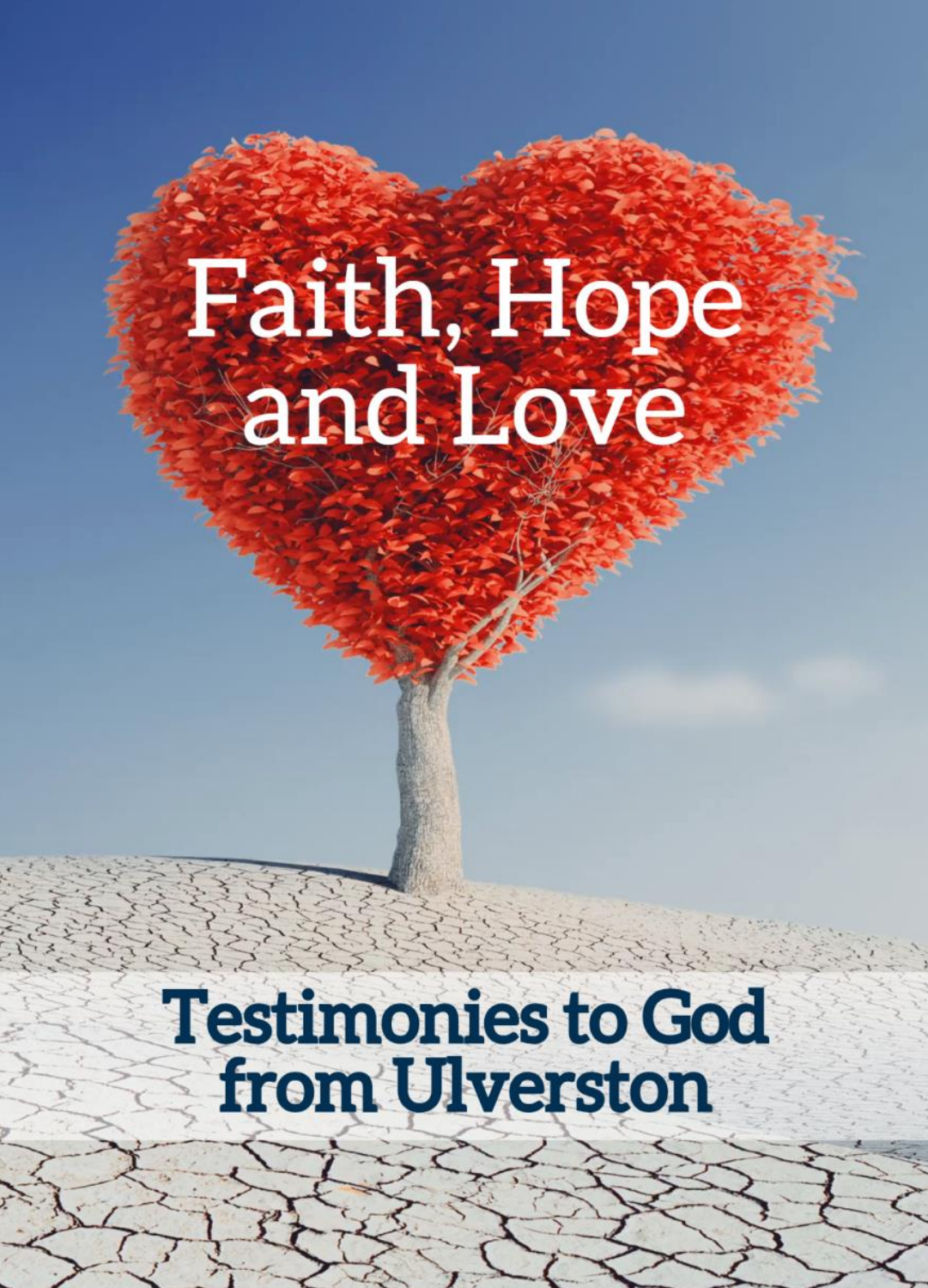This booklet has been produced by people from Emmanuel Christian Centre in Ulverston. It has been given to you so that you can read the accounts of real people who have found faith, hope and love in their lives. They're ordinary people from a variety of backgrounds who have come to personally know an extraordinary God; not a God who just wants people to find religion but a God who wants people to know Him through relationship.This relationship has been made possible by Jesus Christ. It's our prayer that you will be both blessed and encouraged as you read these stories of lives that God has changed.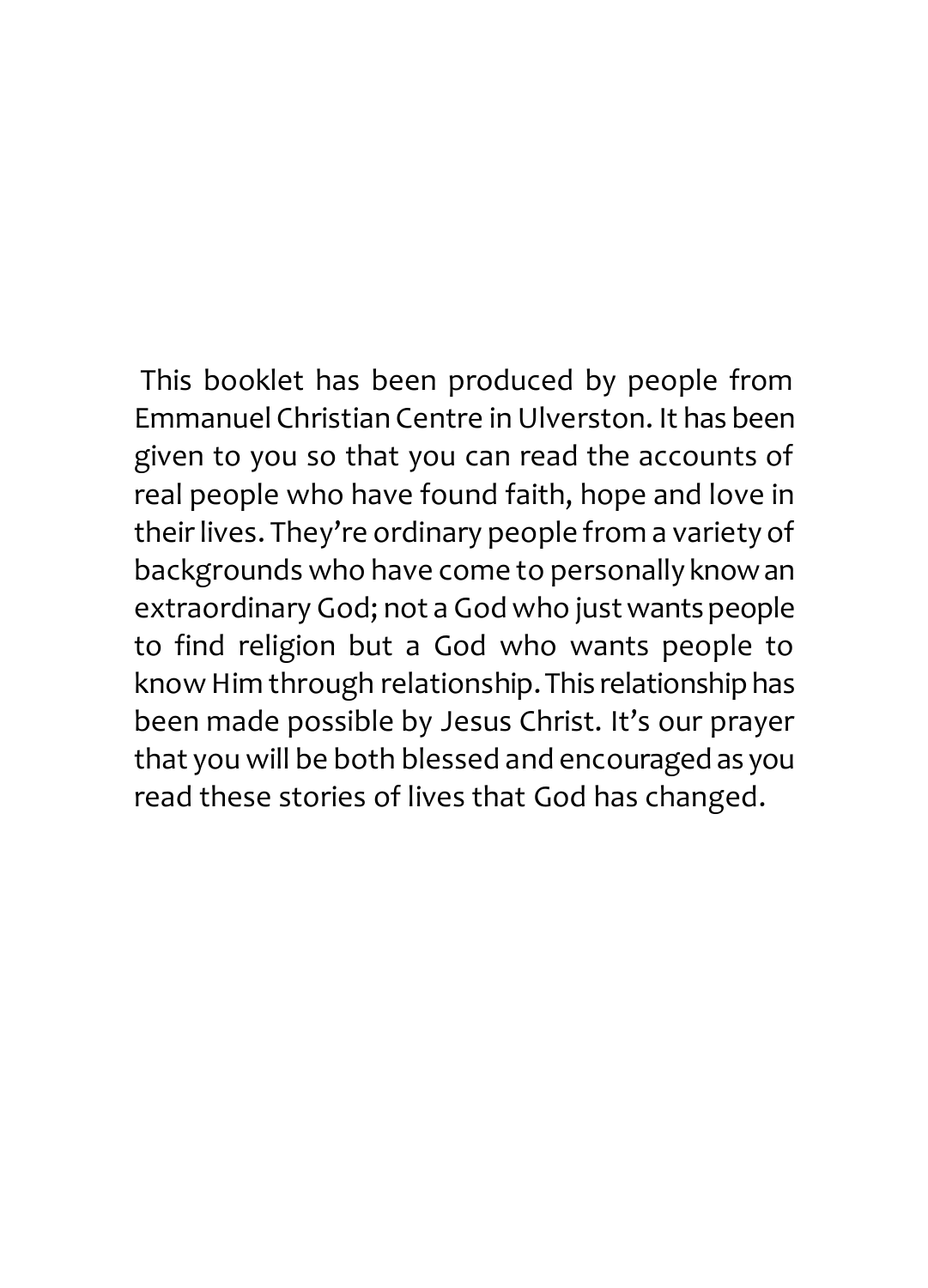## **From rock bottom to Father's arms**

By Paul Sedgwick



 My wife, Karen, and I are the managers of the ReVista 'fairtrade' coffee shop which is located within the Emmanuel Christian Centre building. The proceeds from the coffee shop go towards missions we support like charity, education and child sponsorship.

 I was born and educated in Ulverston and feel blessed to have enjoyed this part of the country for my upbringing. Even though I was brought up in a non-Christian home, I do have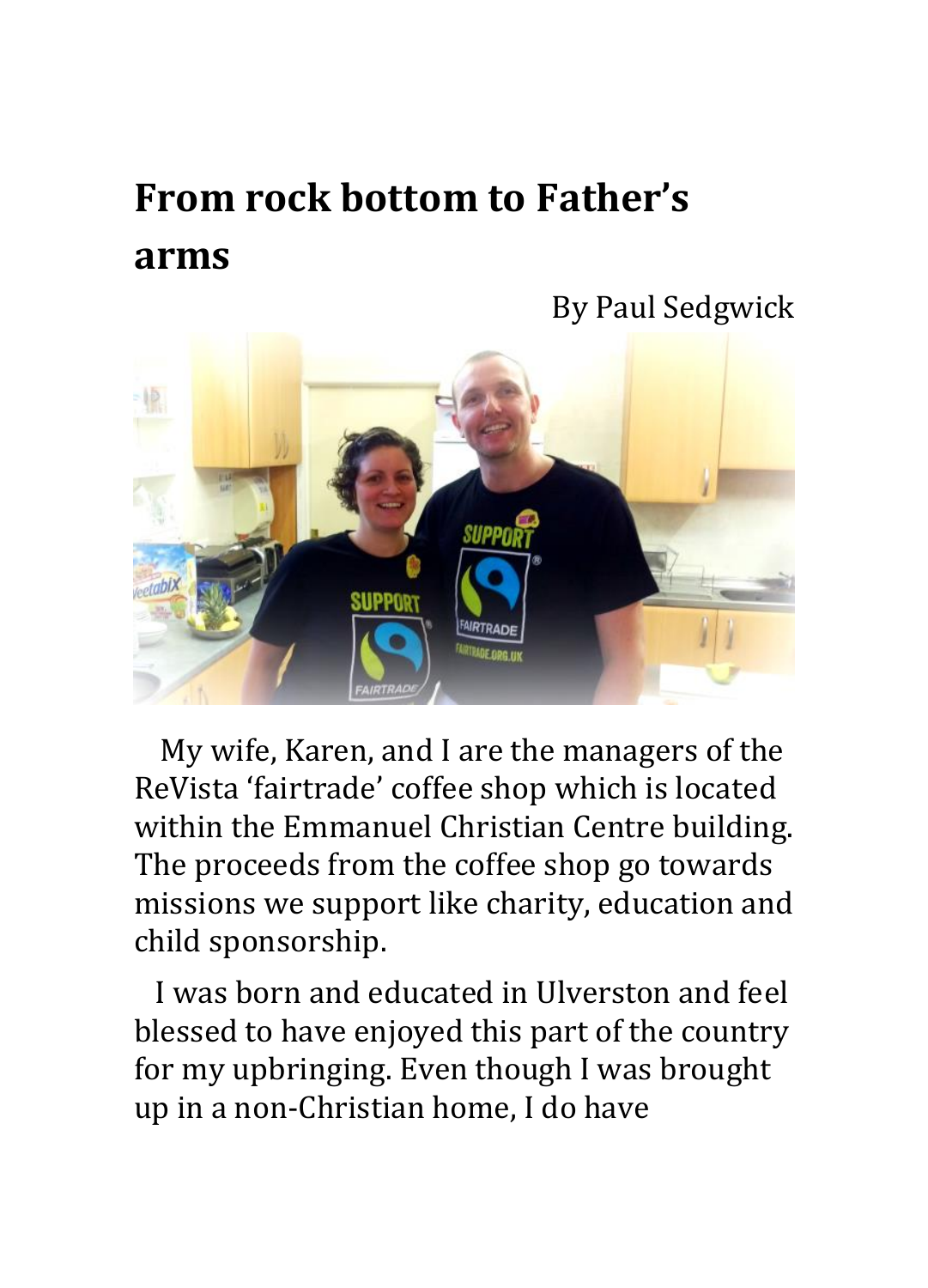memories of attending a Sunday school as a toddler. When I was 12 years old, I attended a little church on Union Street in the town to join a group called Royal Rangers. Initially it was somewhere to go and have fun for one night each week. I did have fun and played games but this was the place where I was given my first Bible and I couldn't write my name in it fast enough! Eventually I started attending the Sunday services and getting to know some of the people but this all ended abruptly when my teacher started attending the church. I thought it was too 'un-cool' to be seen at church where my teacher went so I left, leaving the Bible behind with my name on it!

 I left home at 17 to study catering and went on to be head chef at one of the hotels in the Lake District. This is where I met my wife and we married in June 2004. Just after this I changed career and went self-employed in property maintenance which I still continue to do. We had two beautiful children, Teigan and Jaden, but life seemed to be passing by and something was missing but we didn't know what it was back then. We went through some tough times and eventually life's pressures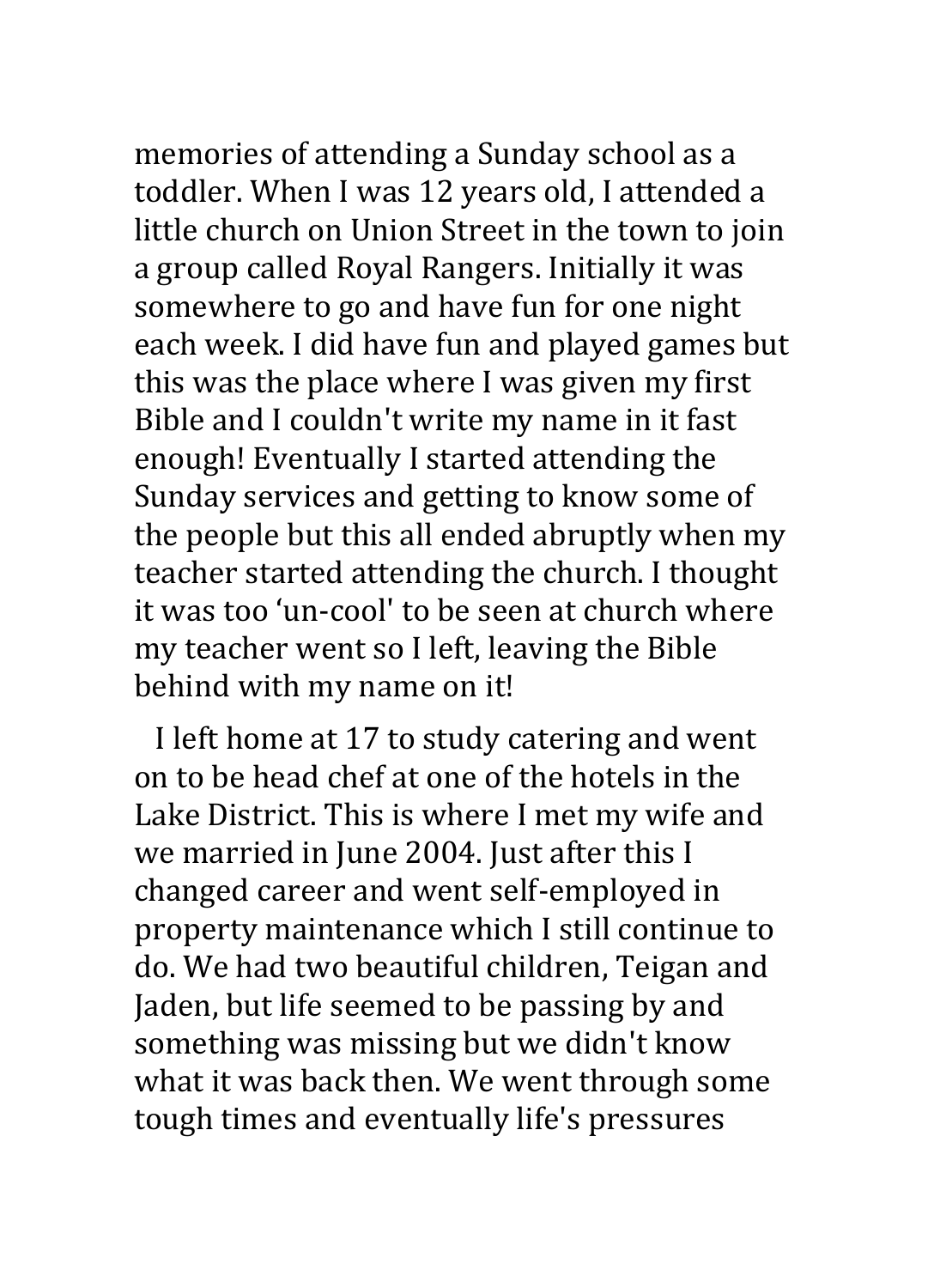were too much and our relationship was seriously on the rocks. You can read more about this in Karen's testimony later in the booklet. When things couldn't get any worse, rock bottom in fact, Karen found out what had been missing in our lives and she realised it was Jesus Christ. It seemed He directed her to the church at Emmanuel Christian Centre and I followed a couple of months later after seeing the transformation He had made in her life. God changes lives and we had experienced it firsthand. We continue to thank the Lord for the love and comfort He bestowed on us when we needed Him most. By His grace, with a healthy and revived marriage, we went on to have a third child named Keira.

 The miracle for me was that Emmanuel Christian Centre was formed from that little church on Union Street I attended as a child. Although it took me 27 years to return to my Father's arms, that very same Bible I was given was still there with my name written in it. As if God had it waiting for my return all along!

 God is faithful and we continue to walk in His grace and build our relationship with Him who loved us so much. We aim to show Him our love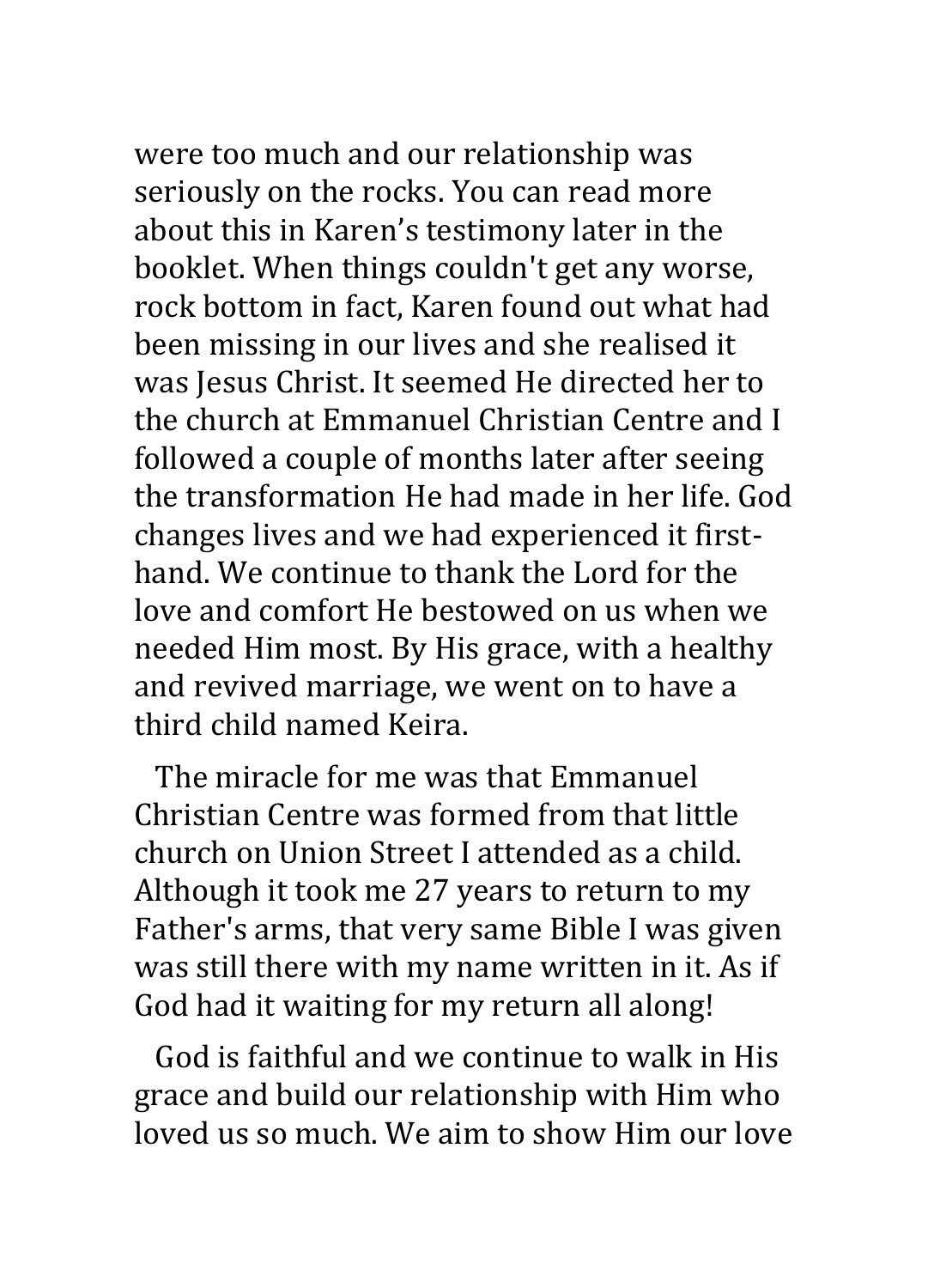by following His plan for our lives. Who better to have in the driving-seat of our life than the one who wants the best for all His children.

#### **To be both loved and rescued** By Lisa Smith

 I don't come from a church-going family; I don't have a wonderful spiritual heritage like some people but I believed in God from a very young age. When I was 9 I used to walk off by myself to a church to



try and find this God who I just knew existed. Sadly I didn't find Him there and I figured if God hadn't turned up at church on those mornings there was little point in me turning up.

 My teenage years were quite difficult; all the way through high school I never felt I fitted in and was usually on the outside of friendship groups. Also, I didn't get on very well with my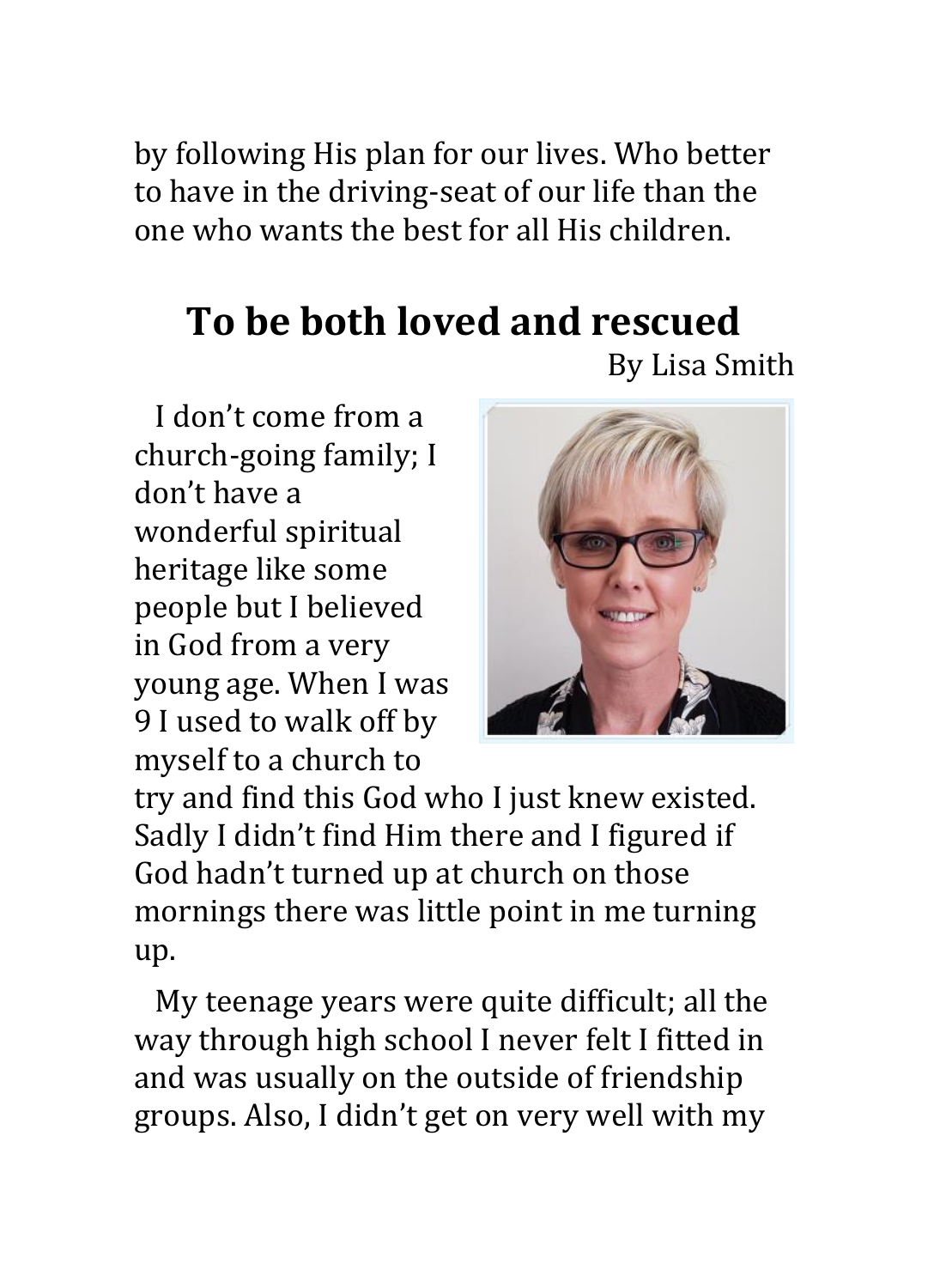sister, who I shared a bedroom with, and this just added to often feeling lonely. When I was 14 my school had a visit from some American Bible students and they spoke about a God and sang about a God who was very real. Although I had this inbuilt belief in God, He wasn't real to me but listening to these young people was the first time I had experienced feeling God and I was impacted. There was a response to accept Christ but as I looked around the room, fear of being laughed at, along with being too scared to do anything about it or speak to anybody about it, stopped me.

 Things continued to often be difficult at home with my sister and I remember many times crying myself to sleep holding the small, red Gideon Bible I had been given at school which I treasured. I would look up scriptures under the section, "where to find help when ….". I still have that Bible today and when I look at it I feel reminded of God trying to draw me to Him all those years ago on many occasions.

 Sadly, by the age of 16/17 I began to slip further away and began to do things I knew I shouldn't and lived a worldly lifestyle but nothing ever fully satisfied that 'thing', that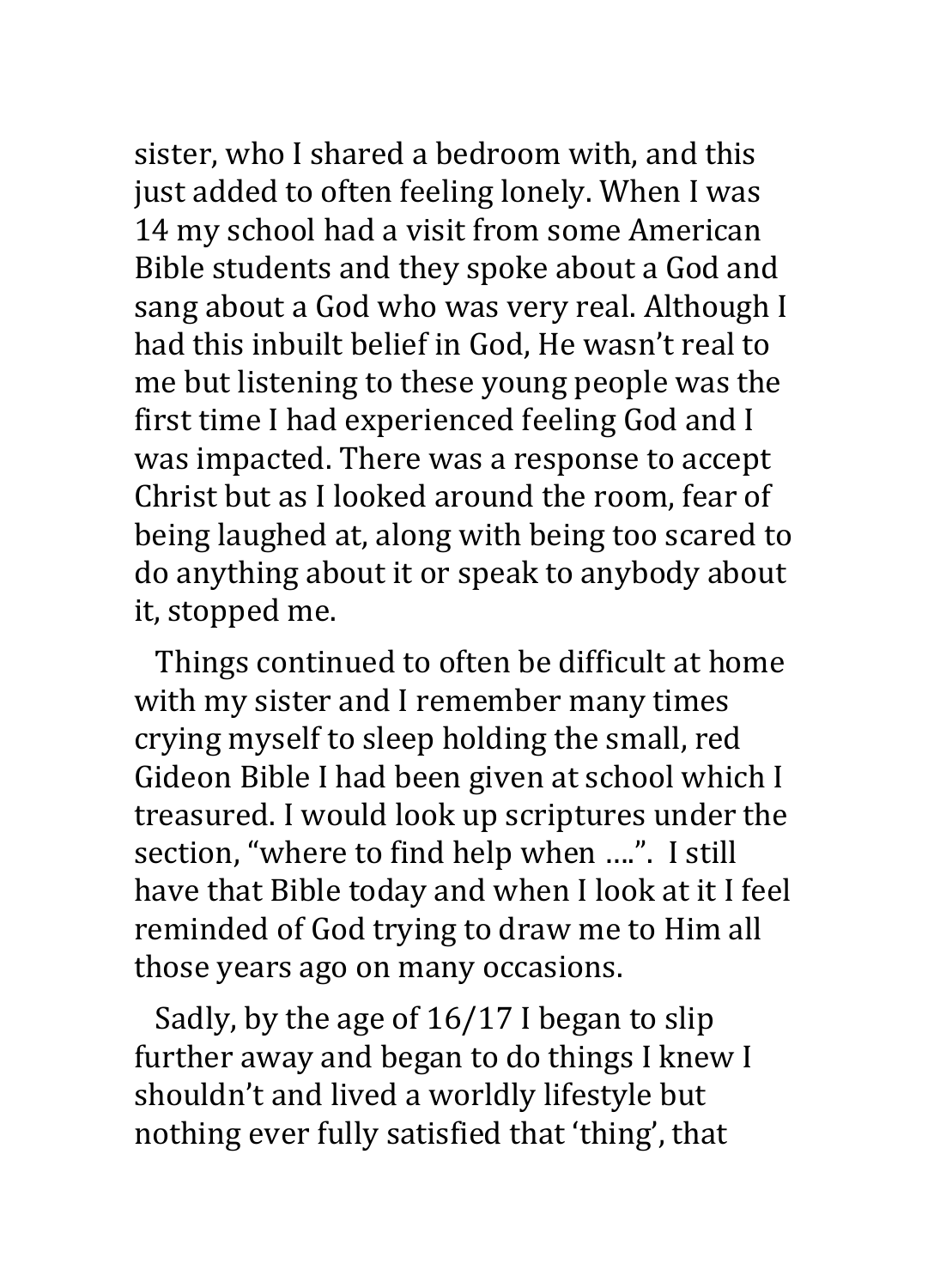'hole' inside that I knew was there.

 By the age of 20 because of the situation with my sister I left home and that was a very sad day for me. I was now faced with having to find somewhere to live and support myself. Then at 21 I met a young man and I had never felt this way about anybody before. He was a good man, a strong young man called David and he was just the person I was looking for to rescue me. It quickly became serious and I knew he was the one for me. We got engaged and I was happy although my behaviour, at times, could be difficult. I was so desperate to be both loved and rescued.

 Around this time, by brother had become a Christian and invited me his baptism. I was completely convinced he had been brainwashed and had joined a cult. These people had no church organ and sang with guitars and even put their hands in the air, and I thought they were bonkers! My brother then invited me to a church service and I decided to go. They had a speaker from away, who knew nothing about me or my situation but it felt like he was telling my life story. And that day, I knew I wanted to find out about this God and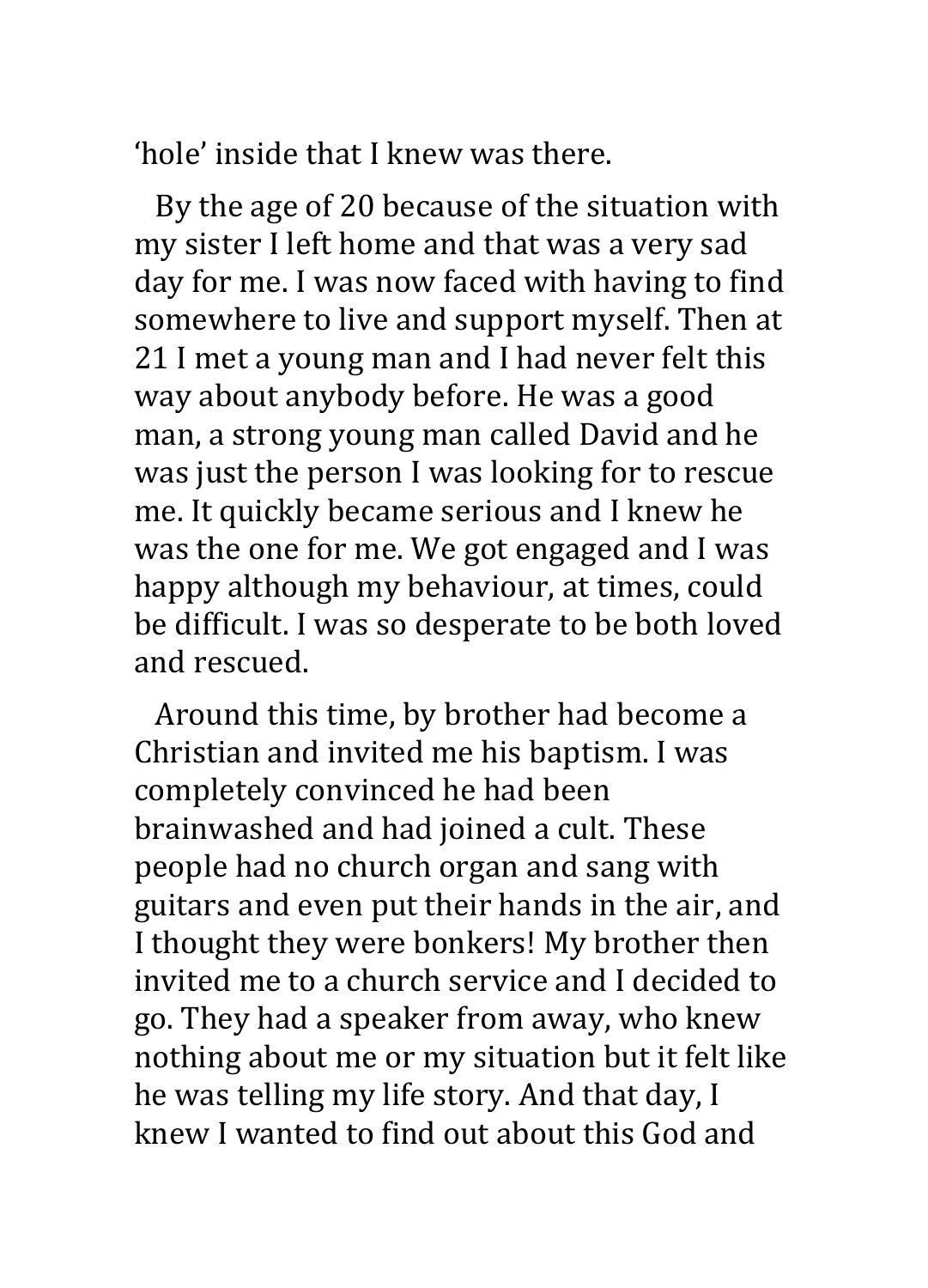although I did not have a clue who God really was, one thing I was convinced about was that God was real and that He loved me and that was enough. I made a decision to become a Christian that day.

 I thought now all my problems would be solved, now I had God in my life everything was going to be hunky-dory but some new problems began. Now my fiancé, David, was completely convinced I had been brainwashed and had joined a cult! This caused major problems between us and I got to the point where although I loved him, I asked God to take David away if it wasn't going to work. But slowly, he noticed small changes in me for the better and decided to find out for himself why.

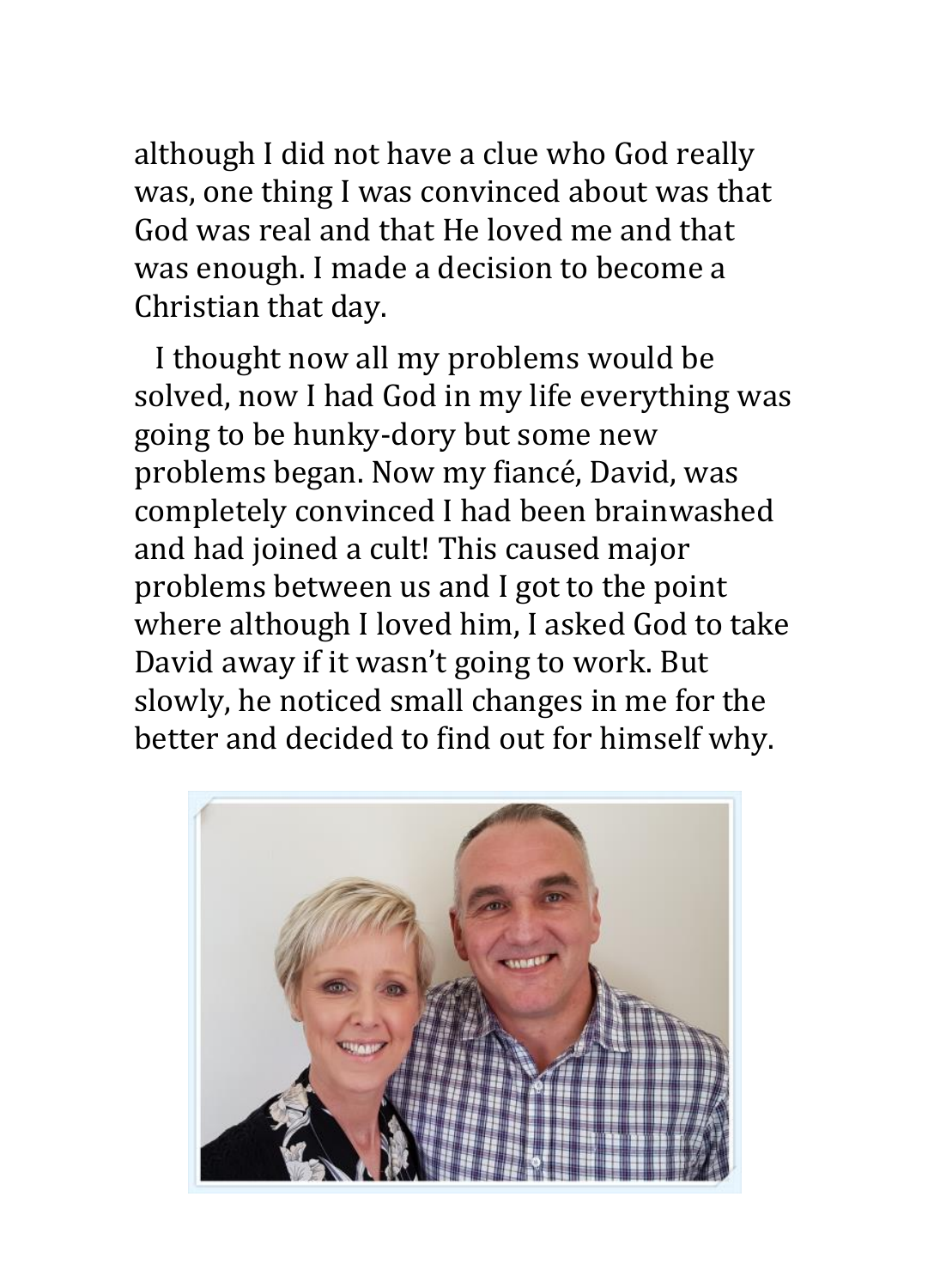Over time, he could not deny that God was real and although he too did not come from a church-going family, he chose to become a Christian.

 Thankfully we did go on to be married and have been so for over 25 years.

 When I first made that decision to become a Christian, the strength of God's love I felt was overwhelming. It was amazing that He would want to love me after I had gone so far away from him and done lots of things I knew I shouldn't. The fact that God had not given up on me along with the realisation of what Jesus had done for me was so powerful. All the shame I felt and all the guilt I carried could be gone by accepting His love.

 *Lisa Smith is trained in youth and schools work, and is an accredited community chaplain for young people. She is passionate about young people's wellbeing and wants them to discover their true identity which* 

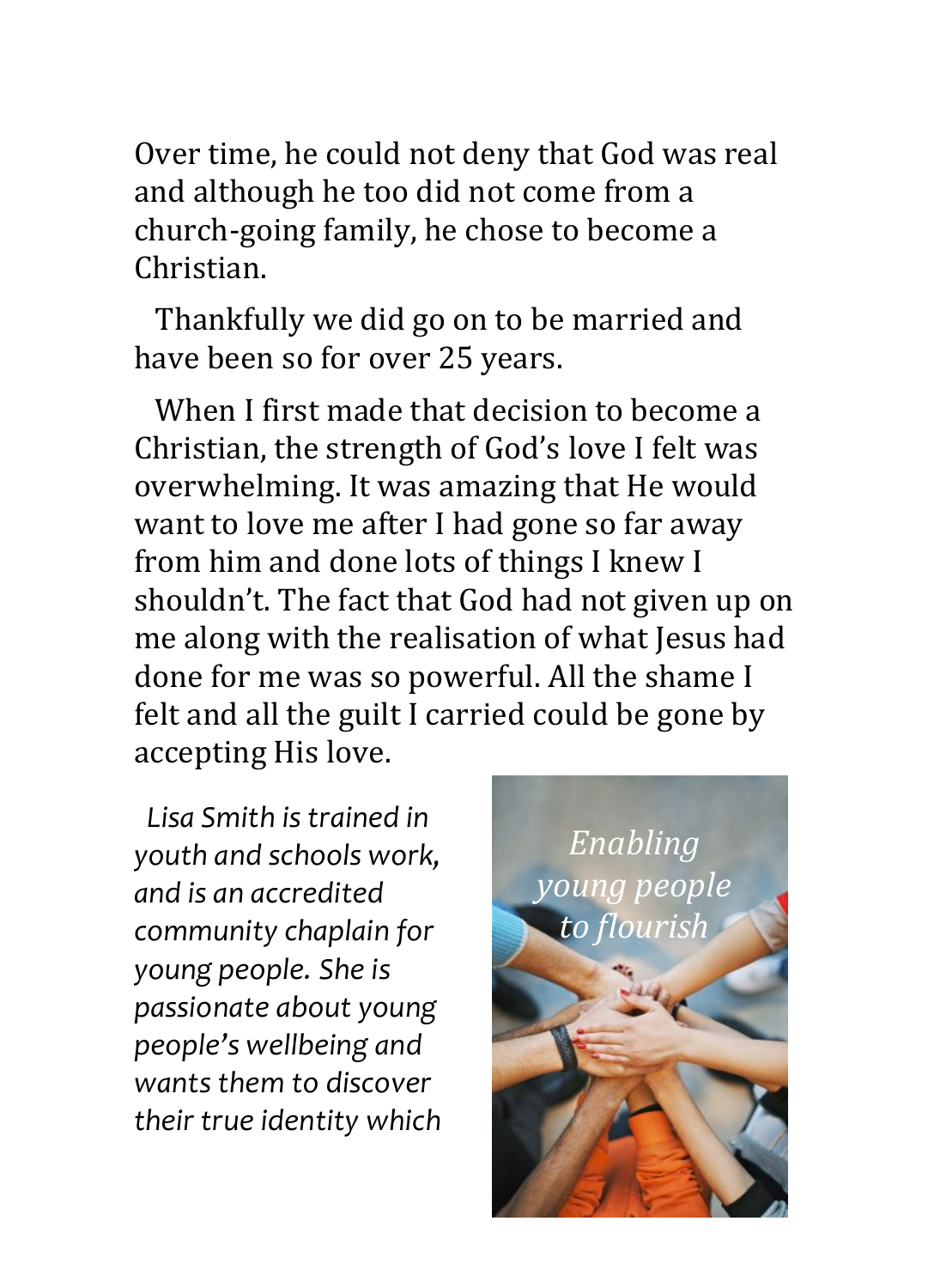*will enable them to flourish in life. Lisa also conducts school assemblies and often speaks at youth events.* 

*If you are or you know a student who might benefit from Lisa's support then please get in touch.*

#### **She is a miracle in every sense** By Colin Thornhill

 I have many examples of God touching my life. I find one is especially worth talking about because of the unusual circumstances. Just after our second child, Tim, was born, I was diagnosed with



Hodgkin's disease which is a form of cancer. At the time, the church leaders prayed for me and I really felt the love of God all over me. God told me that I would be cured of the cancer and He was true to His word. I went through chemotherapy and then radiotherapy and overcame it.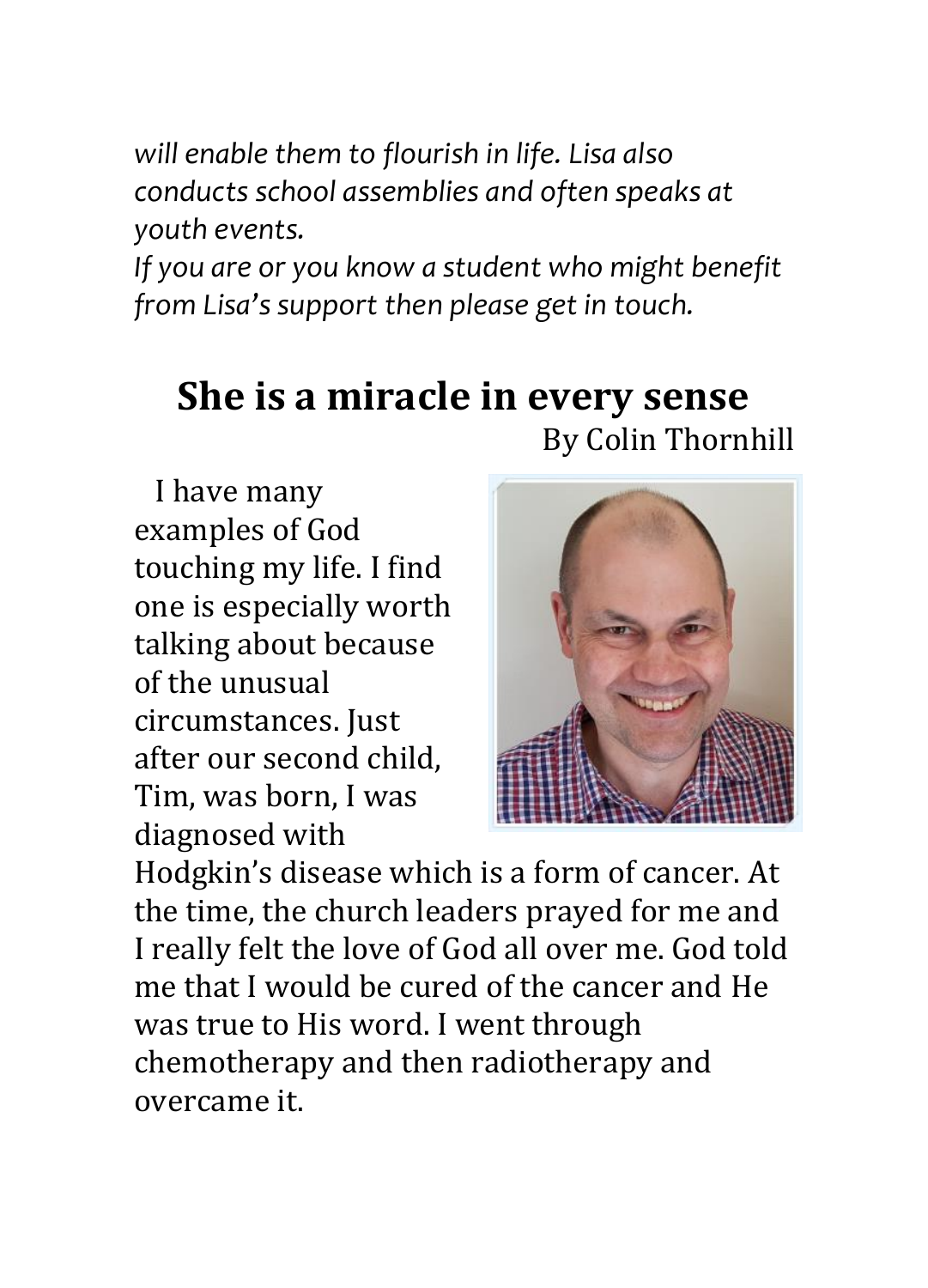However, one side effect of the treatment was that I was told I will never be able to have more children. Sue and I were keen to add to the two children we had but the hospital informed us that if nothing happened within 5 years of completing the cancer treatment any chance of more children would have been completely gone. I am grateful or the medical profession and I believe they are a gift from God but on this occasion I can say that God chose to show Himself greater. 15 years after treatment for the cancer our daughter Naomi arrived on the scene. She is a miracle in every sense of the word and a testimony to God's amazing faithfulness. One thing I've learnt over the years is that putting faith in God (trusting that He will do what He says He would do) is one of the best things I have ever done because He is always faithful, even when I'm not.

 I realise that many people's stories aren't like mine and they face health issues and challenges which don't seem to end so victoriously. I've discovered that this life has problems but I'd rather go through them with God than alone. Whatever challenge I face and whatever the outcome, I have found peace and security when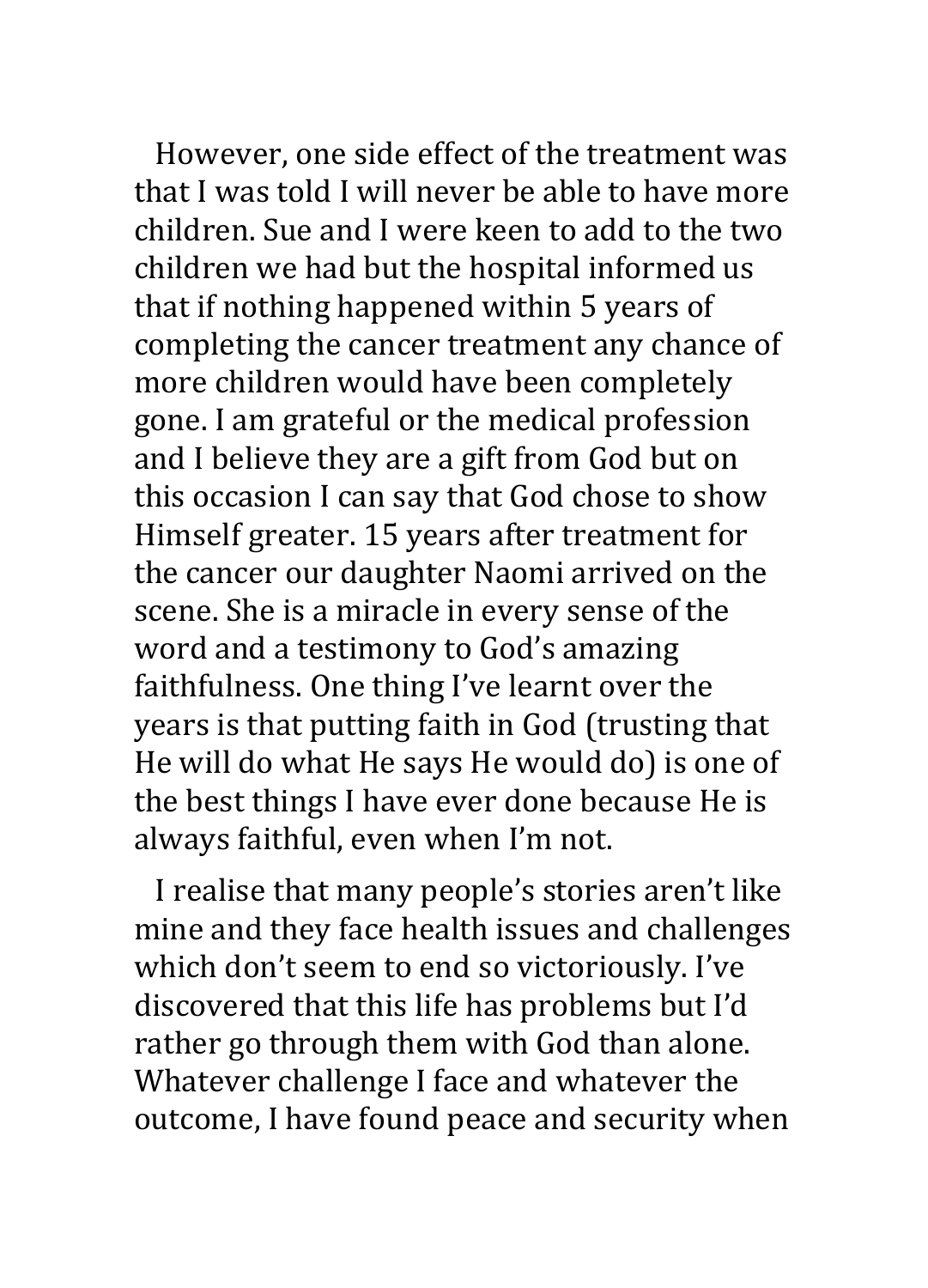I have put my trust in God. Knowing Him and having security beyond this world is a priceless gift. The Bible describes life as a "mist that appears for a little while and then vanishes". My advice to anyone is to spend their life in God's arms so that whatever challenge comes your way, you face it with His love and comfort. Regardless of anything, God is good.

#### **Behind closed doors I was a mess** By Karen Sedgwick

 I'm married to Paul and his story is at the front of this booklet. We have 3 children and live in Ulverston.

 In October 2008 Paul and I had 2 young children and on the outside looked like any

'normal' family. However, I felt lost and without a purpose and for some reason I hated who I was. I could hold myself together most of the time but behind closed doors I was a mess. I liked to escape using alcohol and I hid wine in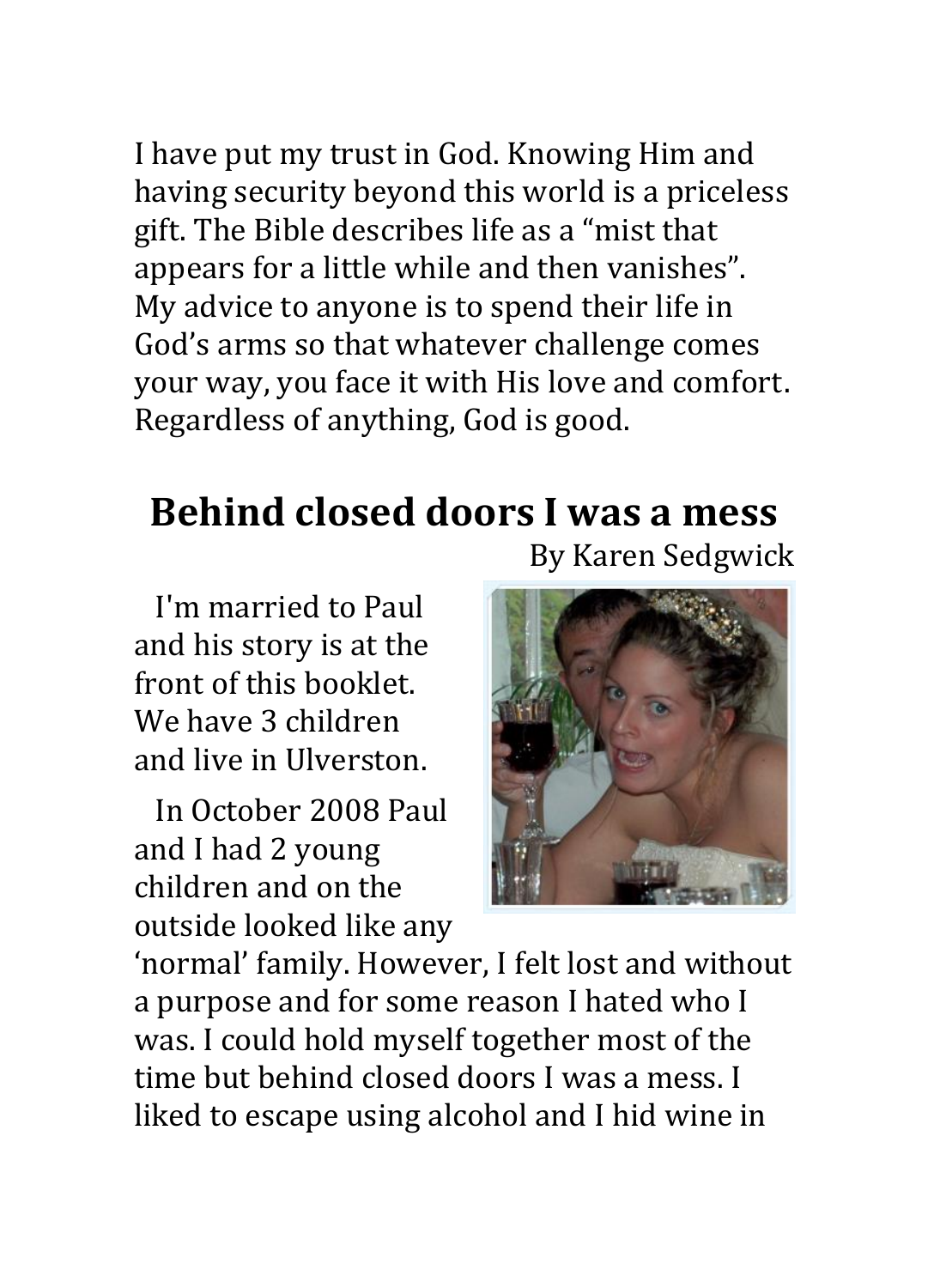cordial bottles so Paul wouldn't find it. I had struggled on and off for years and I would isolate myself believing I didn't fit in anywhere. It's like I didn't know how to be 'me'. I wanted to be the good girl but I also wanted excitement and adventure which left me feeling confused, lonely and frustrated. I looked for ways to get 'better', I tried anti-depressants, counselling, cognitive therapy, meditation, mindfulness and other things. Did I mention I drank a lot of alcohol? I did and when I was drunk I would rage at my husband being violent and wrecking parts of our home. I became paranoid and I could never remember what I had done in my drunken state which would lead to so much guilt and shame.

 One night coming in drunk I hit Paul while he was sleeping. For over 10 years of my struggle with alcohol he had never once hurt me. This night he swung a fist at me hitting my eyebrow which cut and bled. In my anger and stupor I called the police. He spent the night in the cells and was released the next day completely remorseful. I thought that this was my lowest point, it wasn't. Even though he struck me it was uncharacteristic and I had hit him first. I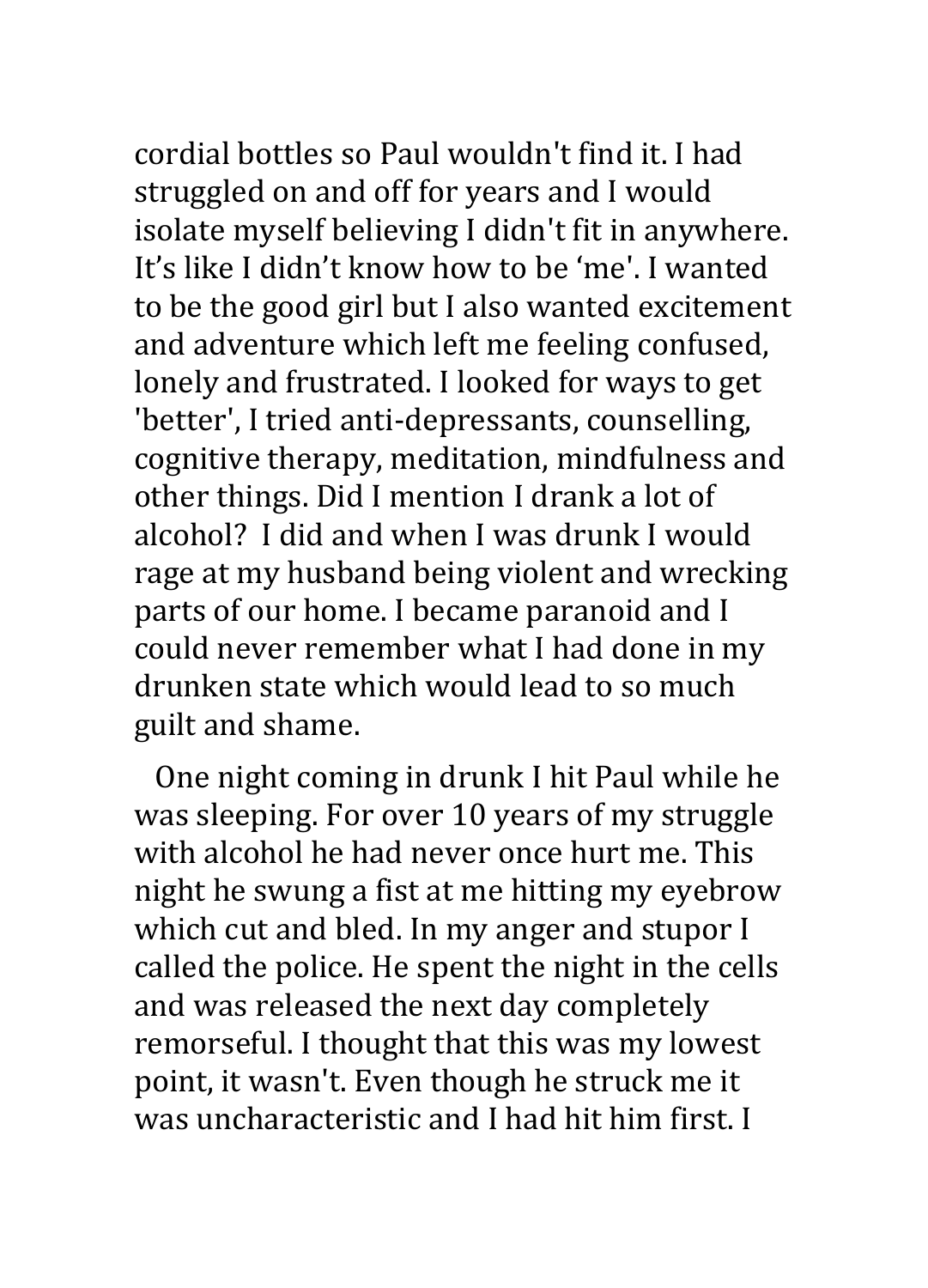promised to change and do better but a week later I was back on the alcohol.

 Things weren't good between us and divorce loomed. I would lose my family and potentially my life with my crazy behaviour. Paul and my mum even considered having me sectioned for my own safety.

 In the early hours of 3rd October 2008 I began to sober up and sat in my lounge I thought about dying. How could I remove myself from everything the easiest way? That thought led me into literally crying out for help. I thought of myself as an atheist even though in the past I had 'believed' once. I just got to the point where I thought God couldn't be real if He kept letting me hurt this way. Surely this God was supposed to make everything ok? I mocked and said "go on then God if you are real help me!" The next thought I had was to write a letter to a priest. I couldn't think of a specific priest to write a letter to so I just wrote. What started as a sarcastic, angry letter turned out to be my confession! I was so sorry for all the hurt I'd caused and for wasting my life. I wrote that I would do anything just to have one more chance. It went on until I had nothing else to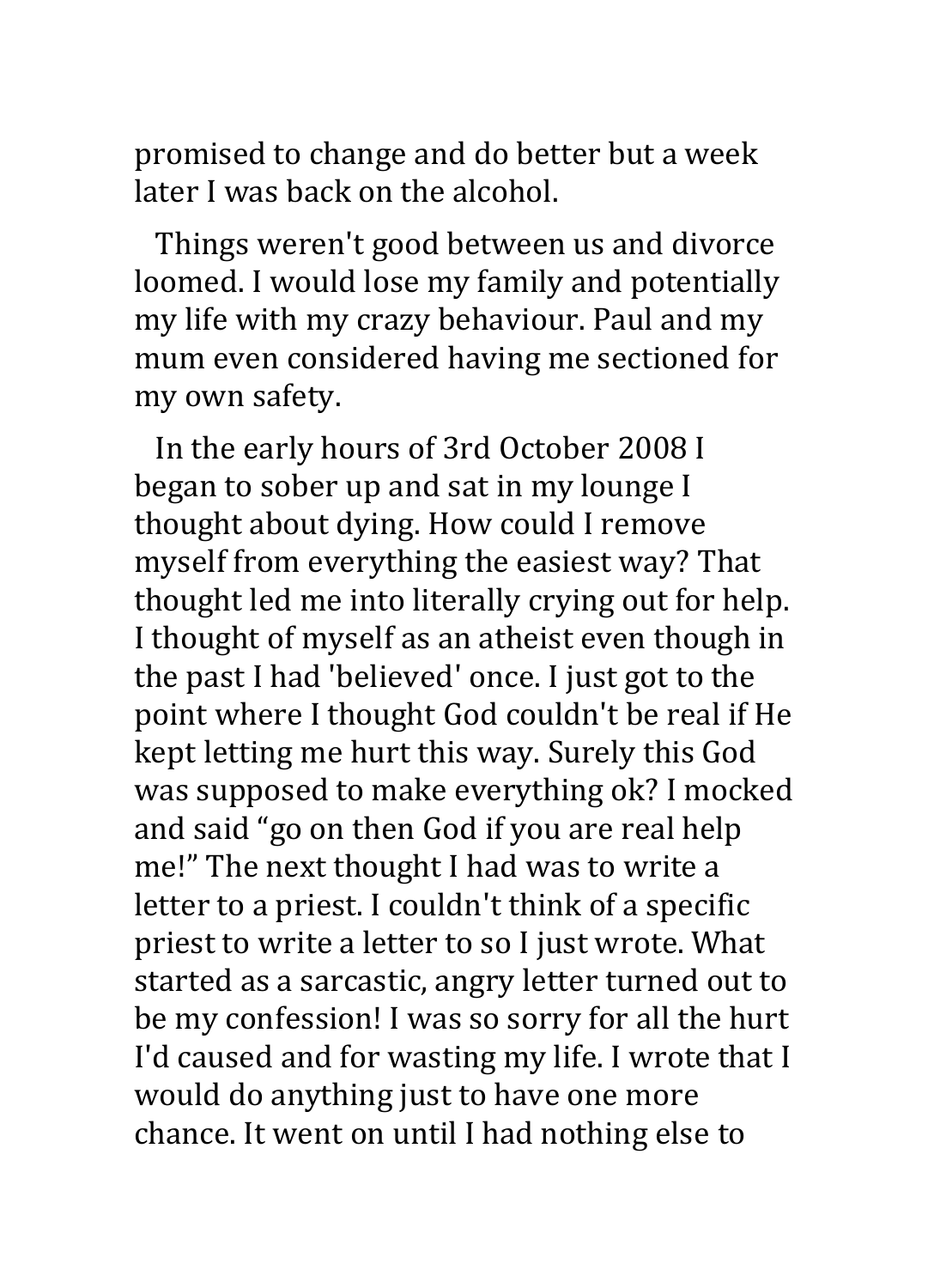say. I folded the letter into an envelope and left it on a shelf for when I had the courage to give it to someone, which I never did. Waking the next morning I felt lighter and happier. The shame had gone and something had changed in me. I felt refreshed and focused.

 I apologised to Paul and asked him to give me some time. I went to 6 Alcoholic Anonymous (AA) meetings a week and felt led spiritually to attend Emmanuel Christian Centre. As bizarre as it all was to me I couldn't get enough of God. This God that I hadn't believed in seemed to be everywhere I looked. Things were happening in a miraculous and unexplainable way.

 I wanted to know God but I was afraid of becoming a 'church person'. I thought I would have to fit in and be boring, wearing floral dresses or 1950's church clothing. I persevered and continued to seek Jesus. I had no idea how exciting and adventurous having a relationship with God could be. I felt peaceful, I had Joy, I felt brave, I had hope that I could change, and felt empowered to do so.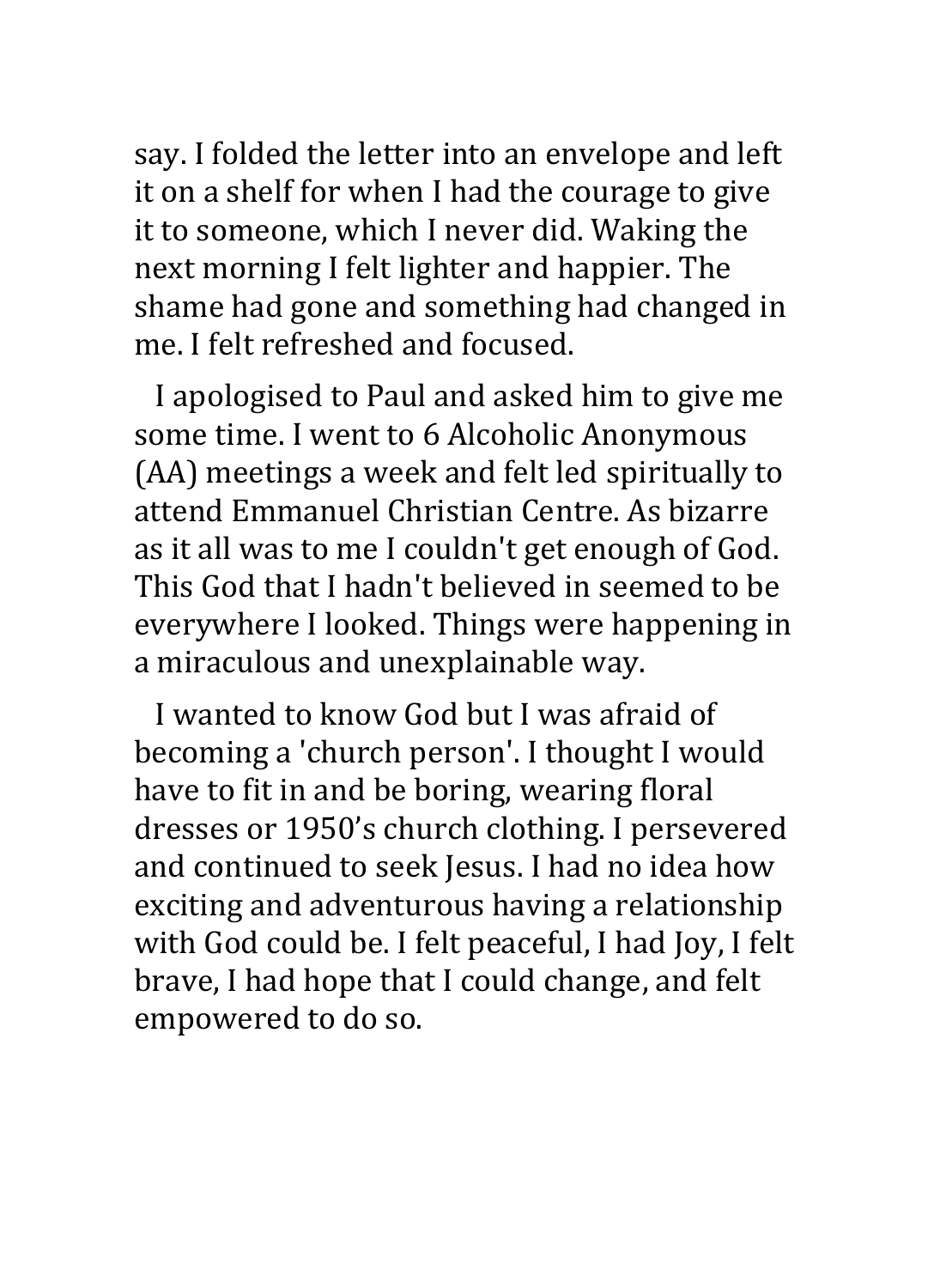

 I remember back in one of the AA meetings they spoke of a higher power we should look to. For some reason I blurted out, "there is only one higher power and His name is Jesus". All the things I had previously tried in order to get better had failed me but when I handed my life

to Jesus everything changed.

 Nearly 10 years on God has transformed my life. Now we have a great marriage and a joyful, happy home.

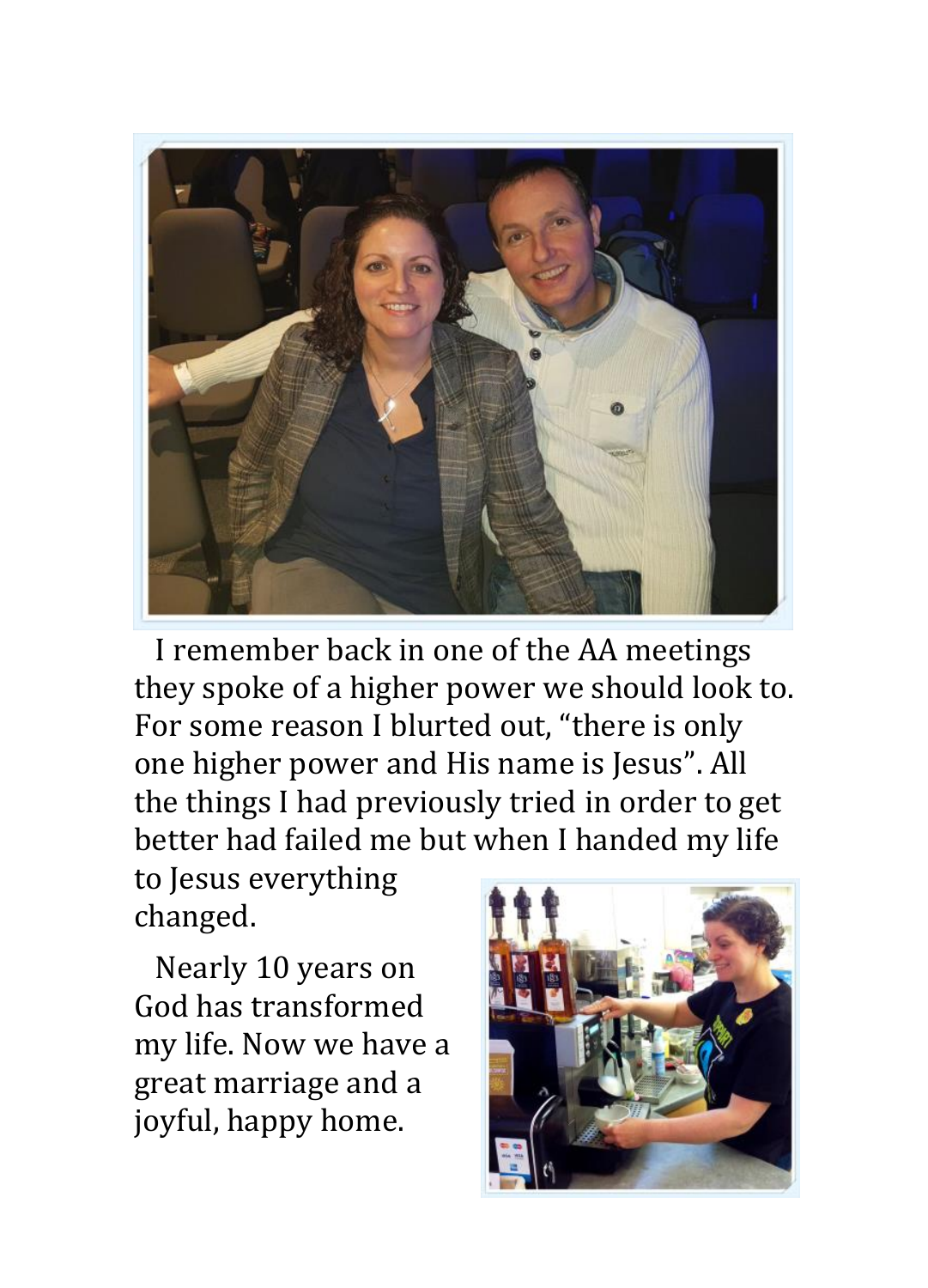Paul and I serve God and aim to pass on the love to others which He showed us. Life still happens and trials come but we have hope, a way-maker through every storm, one that never leaves us and holds us through everything. His name is Jesus. I would love for you to know Him. If you're ever in the area, call into our ReVista coffee shop and ask me about Him!

#### www.revista.org.uk

*Proceeds from ReVista coffee shop are directed to charitable purposes. Open Wednesday to Friday, 10 AM to 3 PM at Emmanuel Christian Centre.*

### **A famine of hearing the words** By Andrew Wright

 I have been attending Emmanuel Christian Centre in Ulverston since 2006. I was raised in a Christian family in Glasgow but I wasn't a Christian myself. In fact as far as l was concerned, Sunday was the worst day of the week. I managed to 'escape' the family when I was 20 years old and for the next 30 years or so I ran around doing my own thing.

I got married and divorced, then married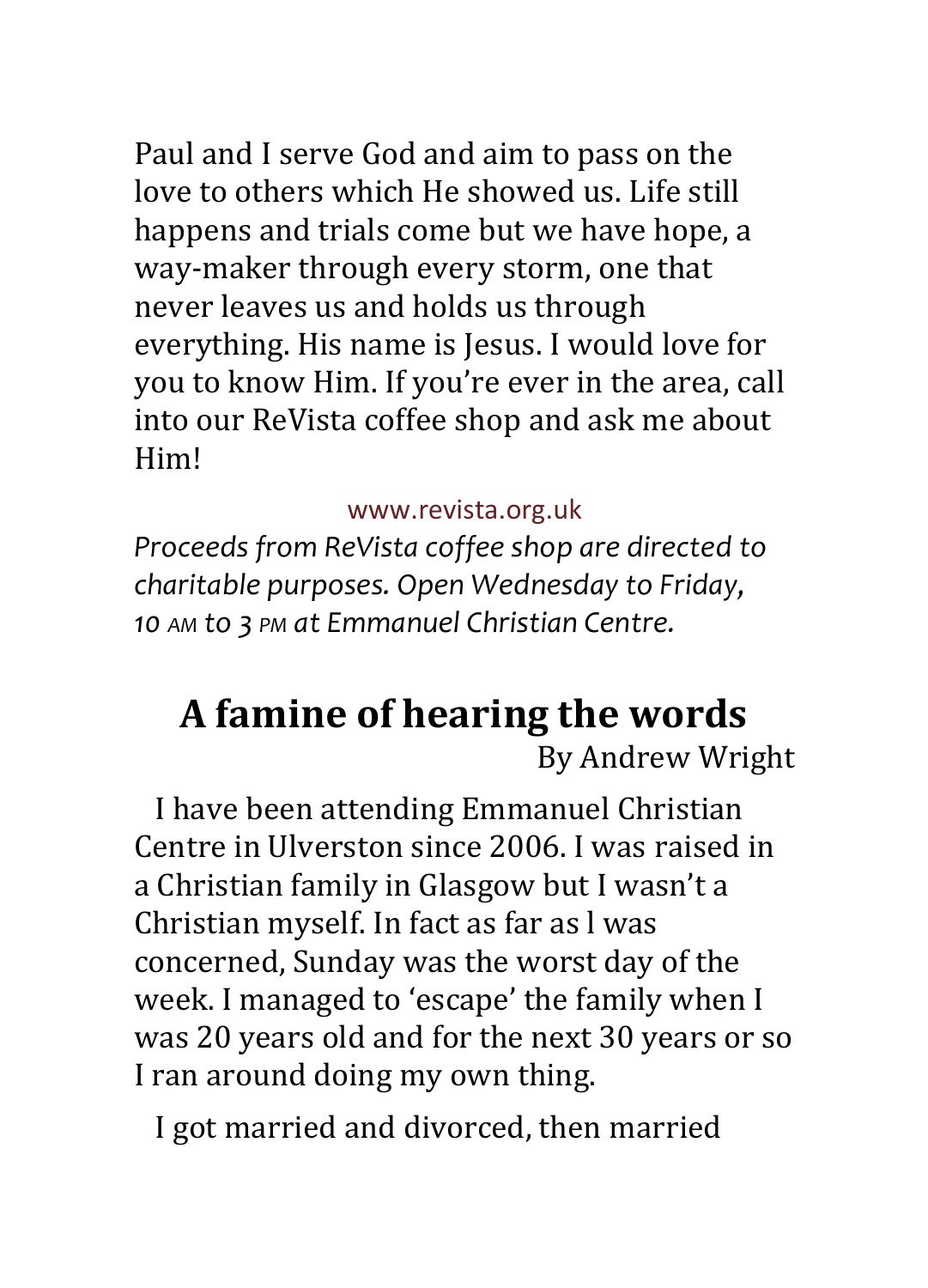again. Eventually my wife Christine and I came to live in Campbeltown Argyll.



 She was brought up in the Catholic Church and at Christmas 2002 she asked if I would take her to Midnight Mass. She didn't enjoy it and the following Christmas she asked if I would take her to Inveraray for Mass which was 75 miles away. On arriving at the village we popped into a hotel for coffee. At 11.45 p.m. we realised we didn't t know where the Chapel was and as we were running out of time we went into a local church just as their service was starting. At that service God moved on my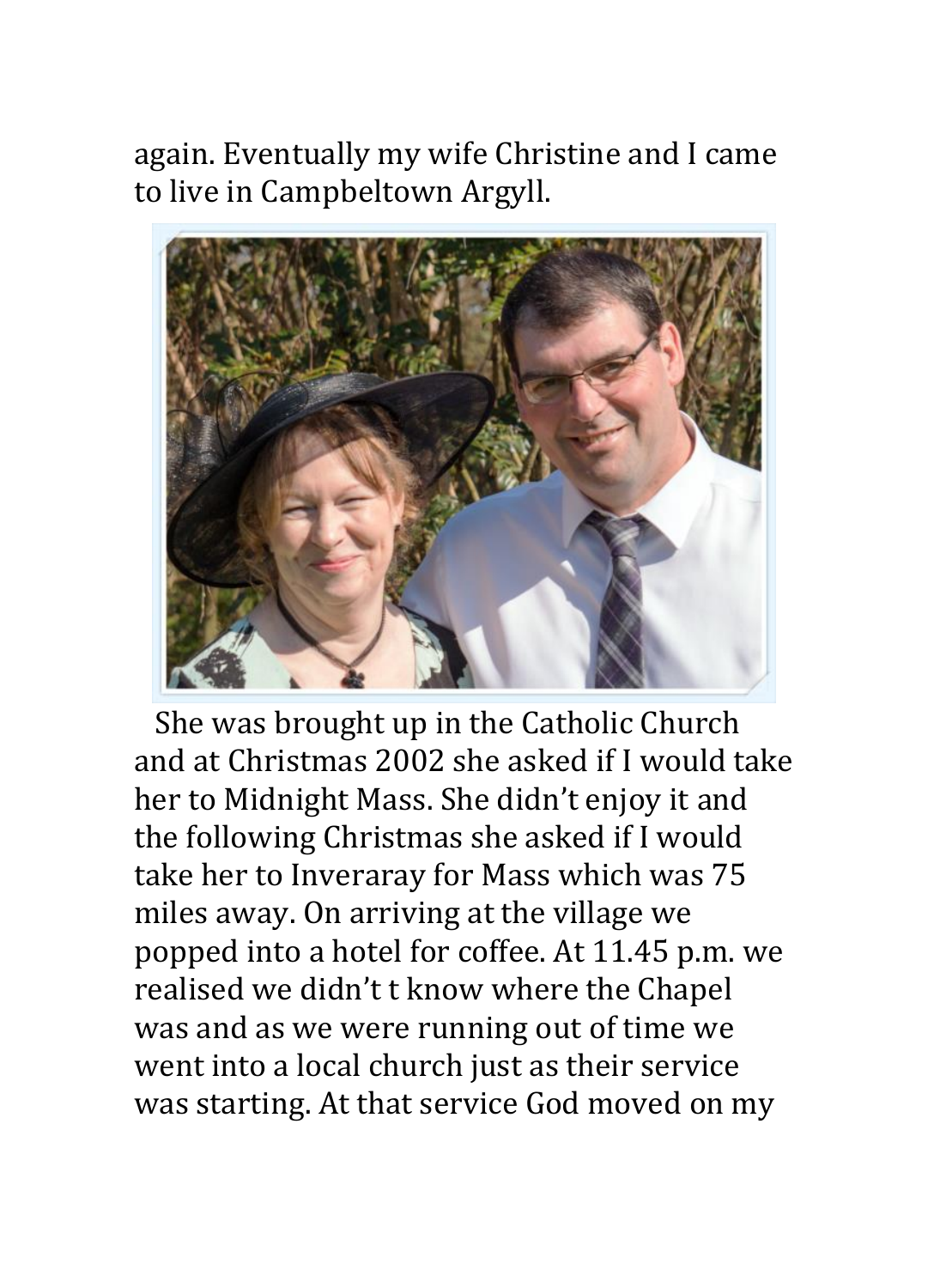heart and I had an overwhelming desire to ask Him to come into my life.

 During the next few days we spent time looking for a church to attend near home. We found Springbank Evangelical church and that's where I started my Christian life. During the summer of 2004 one of the church leaders was teaching from chapter 8 of the book of Amos. He started talking about a "famine of hearing the words of the Lord". I was filled with a deep, reverential fear and asked the Lord not to let me be one of the people who couldn't hear His words. About 18 months later the Lord brought me to live and work in Ulverston. When I found Emmanuel Christian Centre in the town I was amazed that part of the mission was to teach people to hear the voice of God; listening to His inner leading. He is an amazing God!

 When I told my mother that I had become a Christian she told me that I was the last person she thought would live for God but it didn't stop her from praying for me all the time. We have a God that can reach anyone with His love!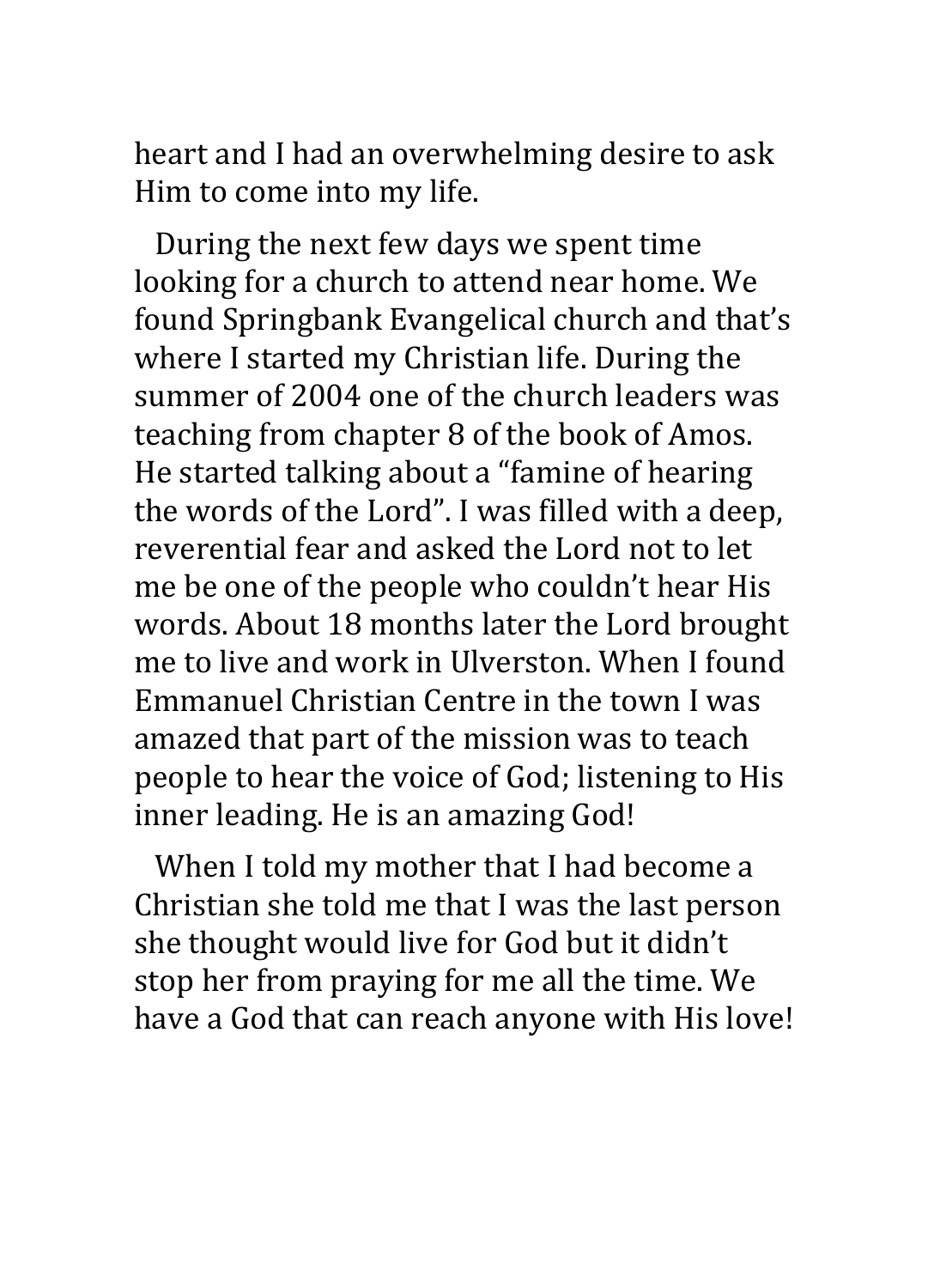

Emmanuel Christian Centre is a member of Churches in Communities International (CiC).

CiC provides accreditation and accountability for Biblically-minded independent churches, to ensure, endorse and encourage their good standing in the community. As CiC advances globally, it has three core values that it keeps to the fore: compassion, integrity and co-operation.

By joining CiC, the Church at Emmanuel Christian Centre is committed to those values. The Church is also a member of the Evangelical Alliance which is one of the UK's largest and oldest organisations representing Christians.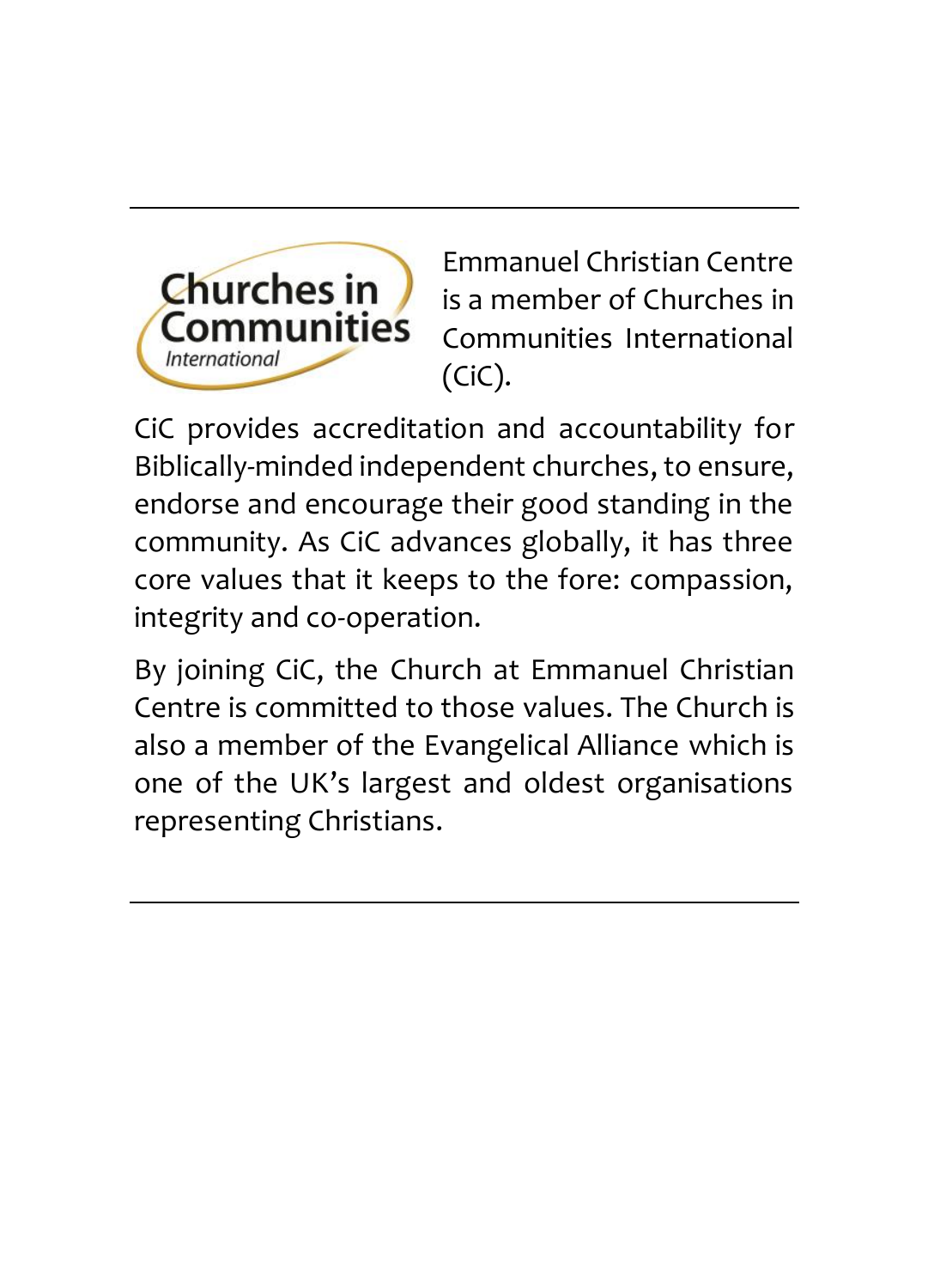#### **Street Fights to the Good Fight** By Simon Cleasby

 I was brought up in quite a strict single parent family with help from my grandmother and grandfather. In the mid 1970's my mother, grandmother and grandfather had all given their hearts to the Lord. One evening in



1977, I was told we were going to a large marquee on Gooseholme in Kendal because there was a Christian 'convention' on. I think it was called 'The witness' by Billy Graham.

 At the time I was a member of a gang in Kendal. Not a gang like today with weapons and drugs; we were just a bunch of rebels who used to go around fighting and causing trouble. So I refused to go to the Christian convention and went out with the rest of the gang causing trouble as usual. However, later in the evening my friends spotted the marquee on Gooseholme and we went over to have a look at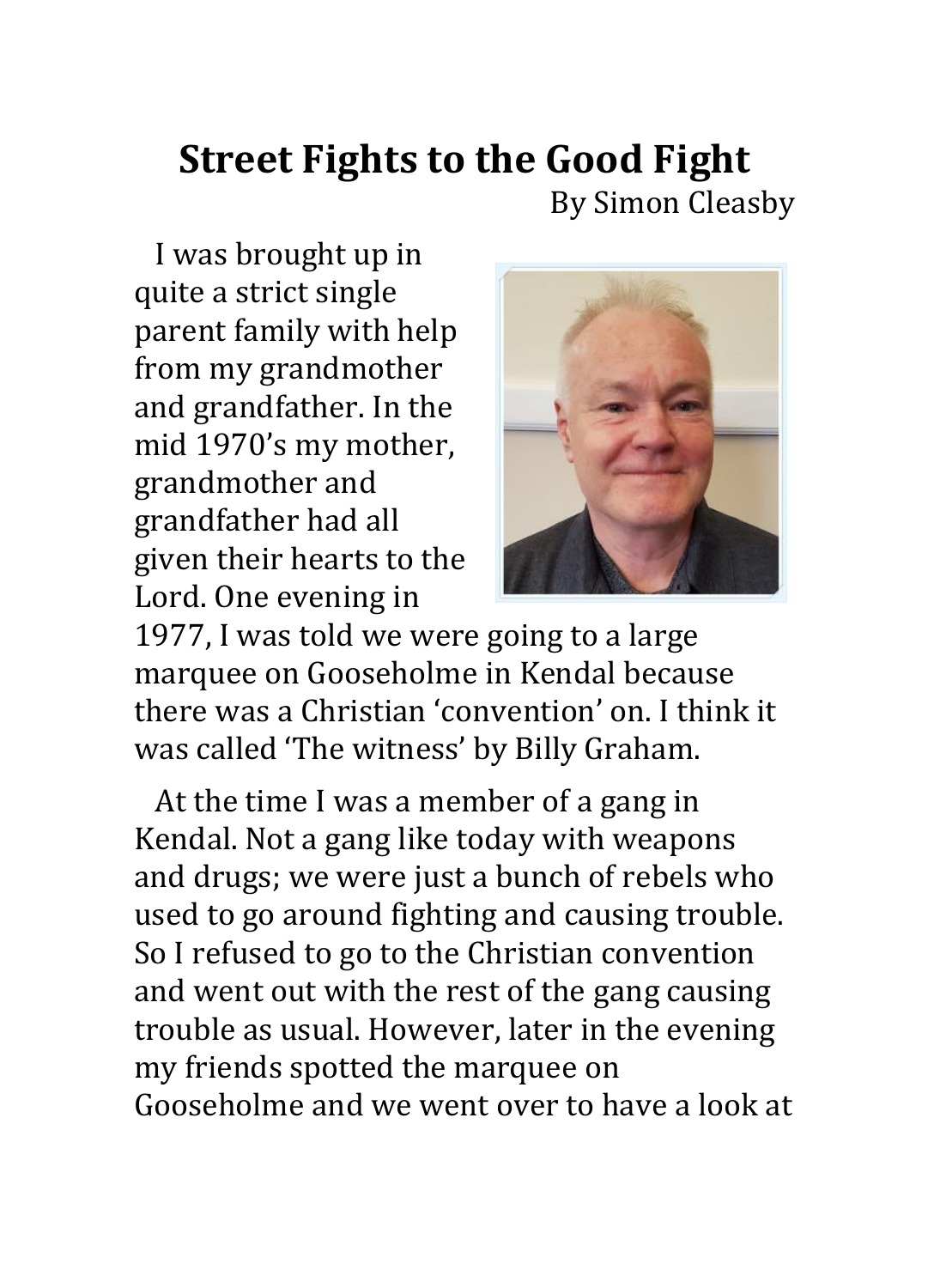what was going on.

 Someone suggesting cutting all the guide ropes for the marquee but I said not to as my family were in there. "OK", one of the ring leaders said, "let's go in and see what we can do inside". I was cringing with embarrassment but followed the lads in.

 The back row of chairs were pretty much empty and the gang sat down. I was amazed at this. "What were they doing? Why weren't they running amok?" but I joined them and sat down too. The minutes ticked by and the gang was not just quiet but they were actually listening to the charismatic speaker on the stage. So was I. It seemed like the speaker was speaking directly to me, not everyone else, even though he'd only glanced in my direction. "I believe there are people in here tonight who want to give their heart to the Lord", he said. "If you want to give your heart to the Lord tonight, walk up here and stand with me now" I stood up and started walking to the front. "Sit down Cleasby", my friends shouted. "Cleasby, stop messing around, sit down, show some respect". I carried on walking. I gave my heart to Christ that night. I now wanted to fight for Christ, but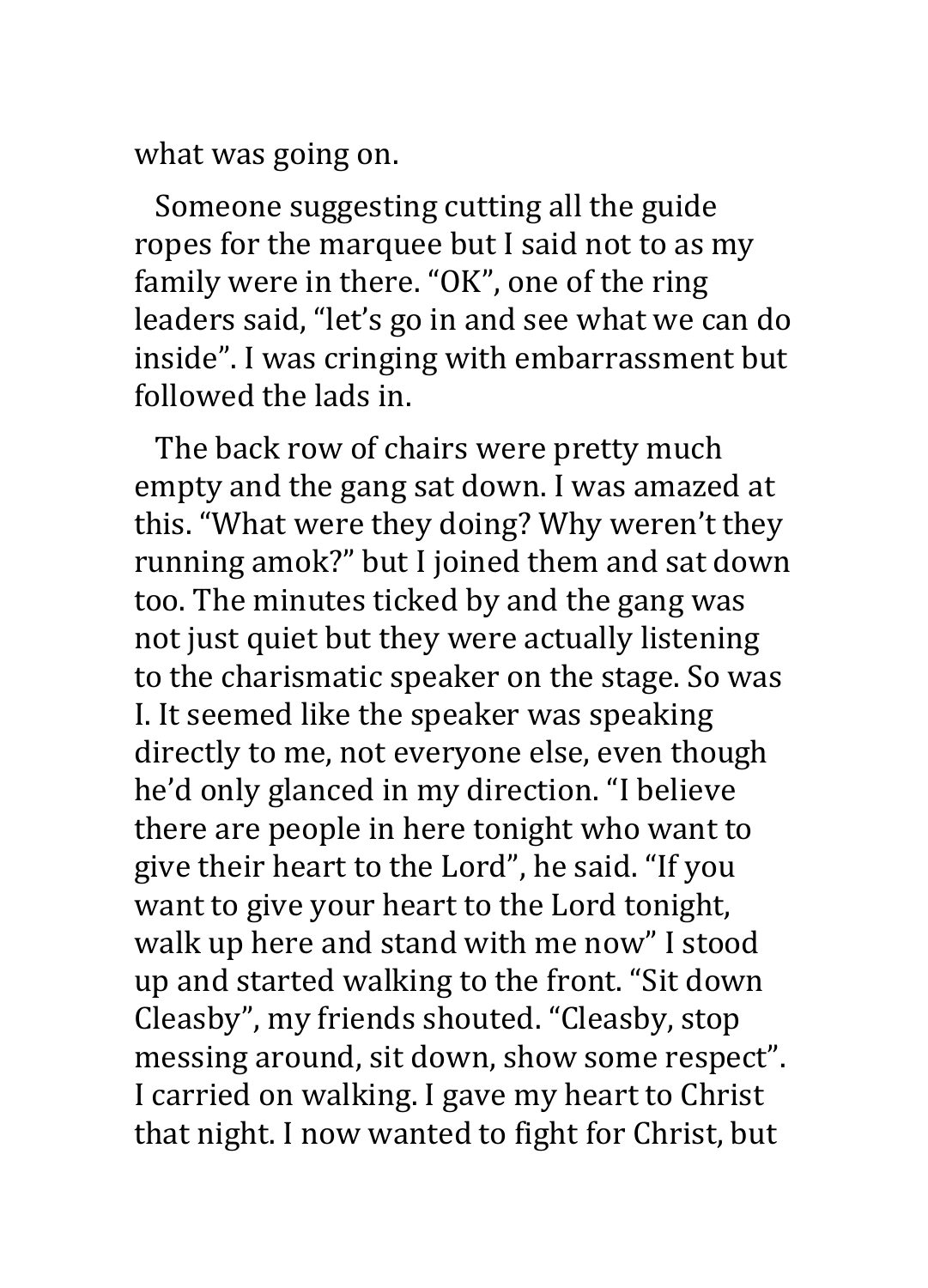not with my fists!

 Over the last couple of decades, I'd fallen by the wayside somewhat and whilst I still proclaimed Christ as my saviour, I didn't lead a Christian life as I should. I met my lovely wife Ailsa in 1998 and we married the year after. I knew what was missing from life and from our marriage but I stumbled along using the excuse that I hadn't found a good church since we moved back to Cumbria.



 I have a friend called Paul Brown and I knew Paul was a 'true Christian' so I asked Paul a few times if I could go to church with him.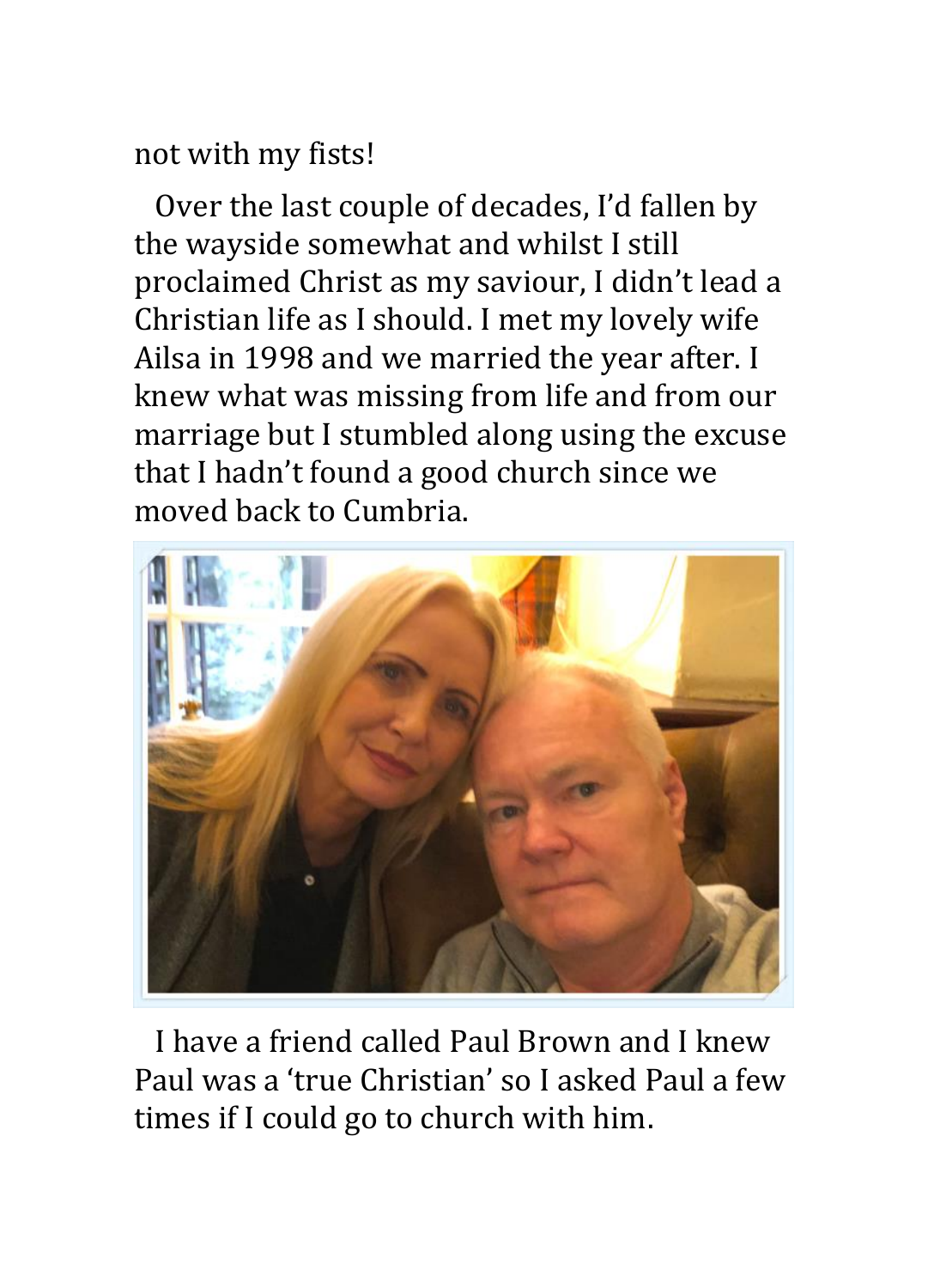Eventually I walked through the door at Emmanuel Christian Centre in Ulverston. Things moved quickly and within just a few weeks my lovely wife Ailsa gave her heart to the Lord. Ailsa saw so many lovely people at Emmanuel and she said to me, "I want what they've got".

 So here we are in a wonderful church, with lovely people that have made us feel so welcome from day one. We are so excited about our journey ahead with Christ and with the wonderful love at Emmanuel.

This booklet has been produced by people from Emmanuel Christian Centre in Ulverston. We hope you have enjoyed reading their short stories. If you would like to hear more from them, or if you would like to experience the God of love for yourself, please feel welcome to join us for one of our Sunday services. They start at 10:30 a.m. in our building at Mill Street, Ulverston, LA12 7EB.

If you would like to talk in private, have a question, or want to arrange a meeting with our Minister, please contact us: